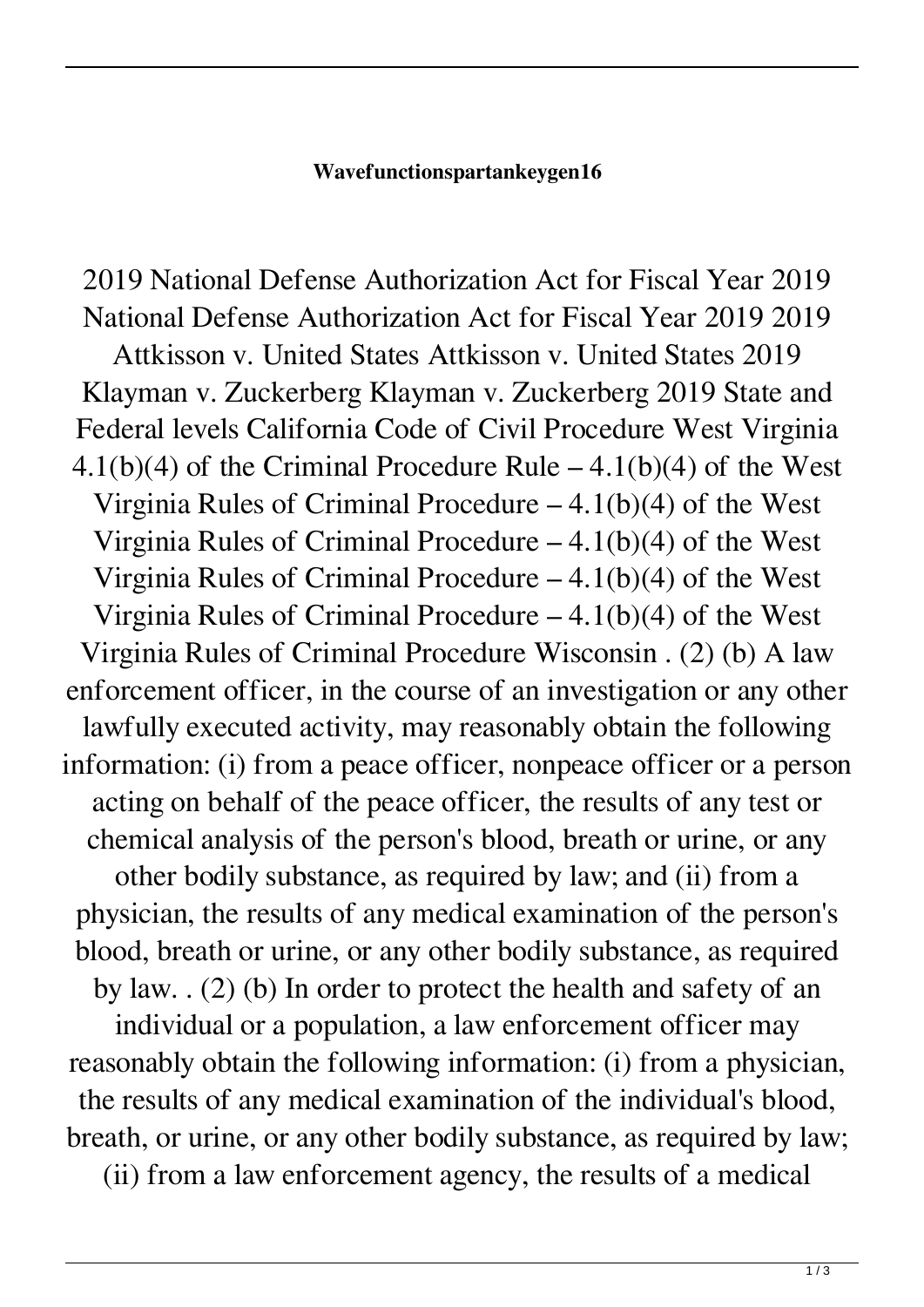examination of the individual's blood, breath, or urine, or any other bodily substance, as required by law; and (iii) from a hospital, the results of a medical examination of the individual's blood, breath, or urine, or any other bodily substance, as required by law. . (2) (b) In order to protect the health and safety of an individual or a population, a law enforcement officer may reasonably obtain the following information: (i) from a physician, the results of any medical examination of the individual's blood, breath, or urine, or any other bodily substance, as required by law; and (ii) from a law

## **[Download](http://evacdir.com/eithiopia.kiam?ZG93bmxvYWR8WE4xTVhFeFpueDhNVFkxTWpjME1EZzJObng4TWpVM05IeDhLRTBwSUhKbFlXUXRZbXh2WnlCYlJtRnpkQ0JIUlU1ZA.mouthpiece.smokes.seti.d2F2ZWZ1bmN0aW9uc3BhcnRhbmtleWdlbjE2d2F.papule....)**

**[Download](http://evacdir.com/eithiopia.kiam?ZG93bmxvYWR8WE4xTVhFeFpueDhNVFkxTWpjME1EZzJObng4TWpVM05IeDhLRTBwSUhKbFlXUXRZbXh2WnlCYlJtRnpkQ0JIUlU1ZA.mouthpiece.smokes.seti.d2F2ZWZ1bmN0aW9uc3BhcnRhbmtleWdlbjE2d2F.papule....)**